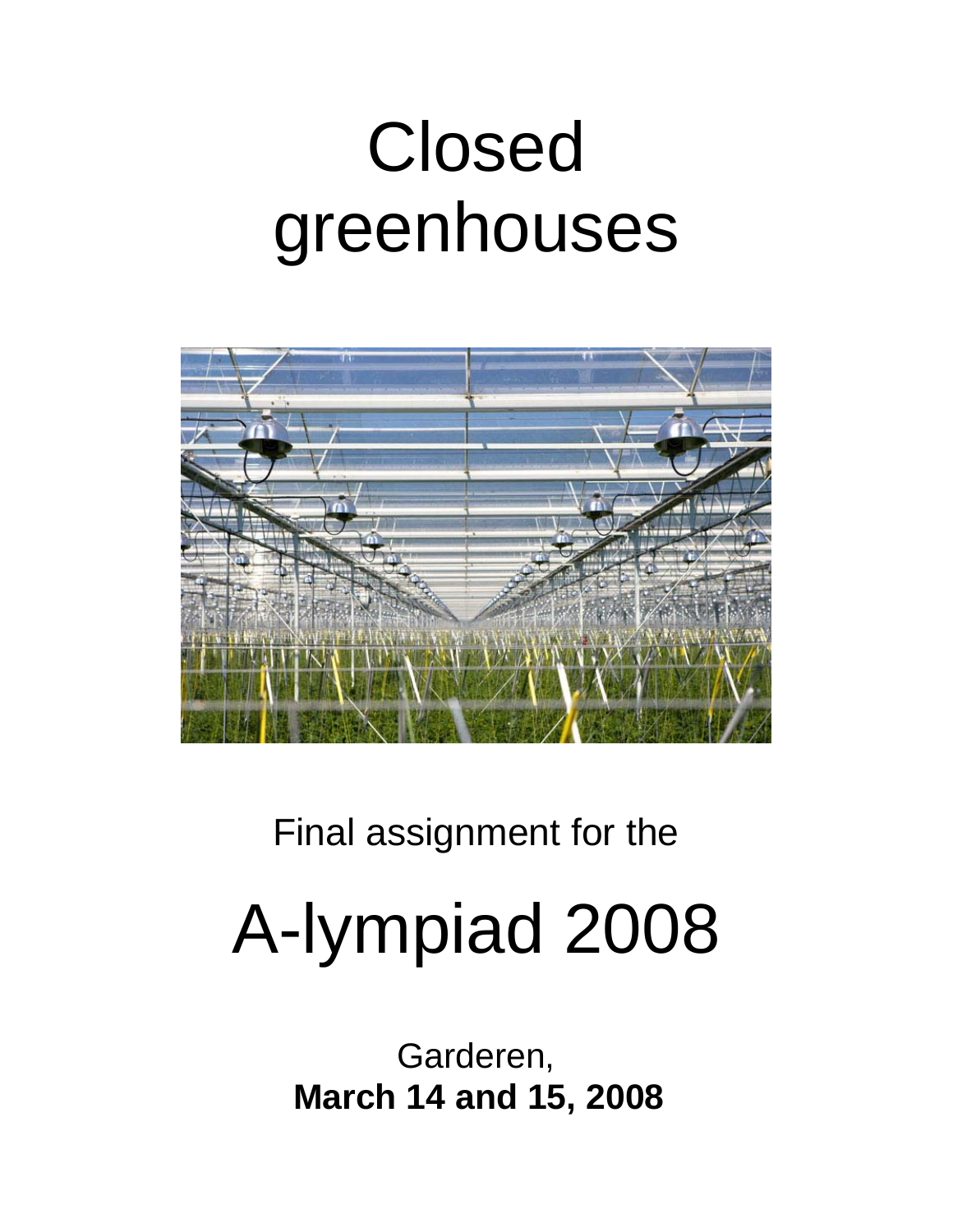## **GUIDE FINAL MATHEMATICS A-LYMPIAD 2007**

#### **IN ADVANCE:**

- $\Box$  First read the full text of the assignment so you will know what you have to do this weekend.
- $\Box$  One of the goals of assignment 1, designing a diagram, is that you yourself will understand the whole system of the closed greenhouse.
- $\Box$  Divide tasks where possible and consult when needed.

#### **TIME MANAGEMENT:**

- After breakfast on Saturday afternoon you will receive extra information, consisting of the characterisation of three days
- Keep an eye on the time you are using when you work on the different parts.
- Be sure to have enough time left to prepare your poster presentation on Saturday!
- You have to hand in your report on Saturday afternoon before 13:00.

#### **HANDING IN:**

The detailed answers for all parts. Take care that all information that is on your poster is also in the report!

**The jury will receive copies of your work. Of course the copies must be legible. So use a black pen for writing and only print on A4 size paper. Any drawings that you hand in, must copy well, and it is therefore better not to use a pencil to make them.** 

#### **JUDGING:**

Among others, the following points are important for the jury:

- How complete the answers for the various parts are;
- The use of math:
- The argumentation used and how choices that have been made are justified:
- The depth to which the various assignments have been answered;
- The style of presentation: form, legibility, (copyable) illustrations etc;
- Originality and creativity.

Of all parts of the final, the two final assignments are counted as most important. The jury will also look at the link you make to the result from the first four assignments.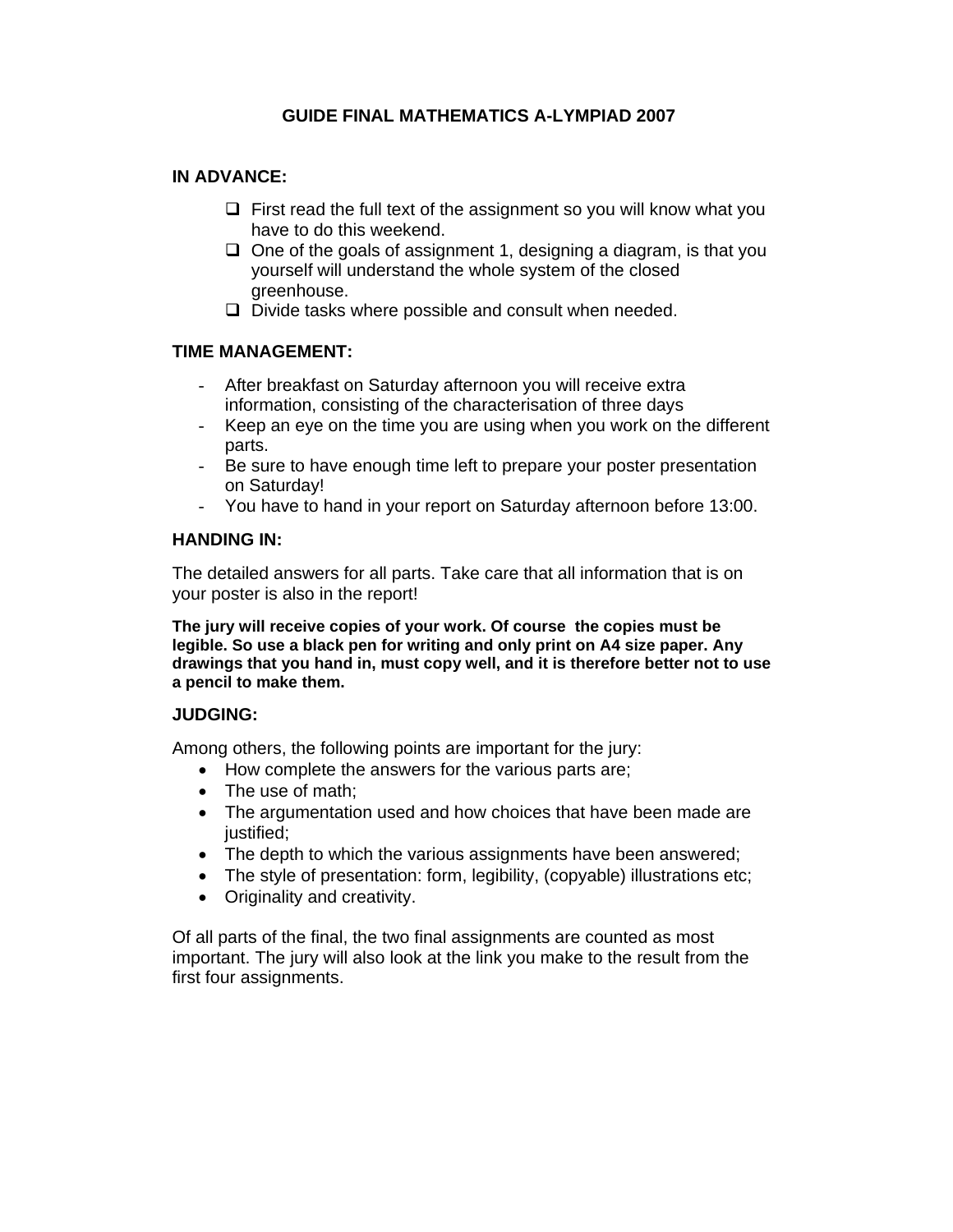# *The closed greenhouse*



# **Introduction**

A lot of fruit and vegetables is grown in greenhouses. Especially in the Westland in the Netherlands there are many of these greenhouses, as you can see on this Google Earth picture.

The purpose of the greenhouse is to regulate the climate for the plants in it, so you are not dependant on the weather, or:

#### **In a greenhouse you can set the temperature and amount of light you choose at any time.**

The sun provides the light and lamps will provide light at night or in cloudy weather. The sun also provides heat: the temperature will rise significantly if there is direct sunlight on the greenhouse, which is where the term 'greenhouse effect' comes from. And if it's not sunny, you can just heat the greenhouse. If it gets too hot inside, you can open the windows, and much of the heat will disappear again. As a result, most greenhouses aren't very energy efficient.

The latest development in greenhouse farming is the **closed greenhouse**.

In a closed greenhouse the windows are always closed. A great secondary advantage is that no pests can come into the greenhouse! The closed greenhouse also has a heating system that can also generate electricity. And the possibility to store heat in the groundwater.

The main question of this A-lympiad assignment is:

**How, over the year, can you regulate the climate (temperature and light) in a closed greenhouse so that energy costs are as low as possible.**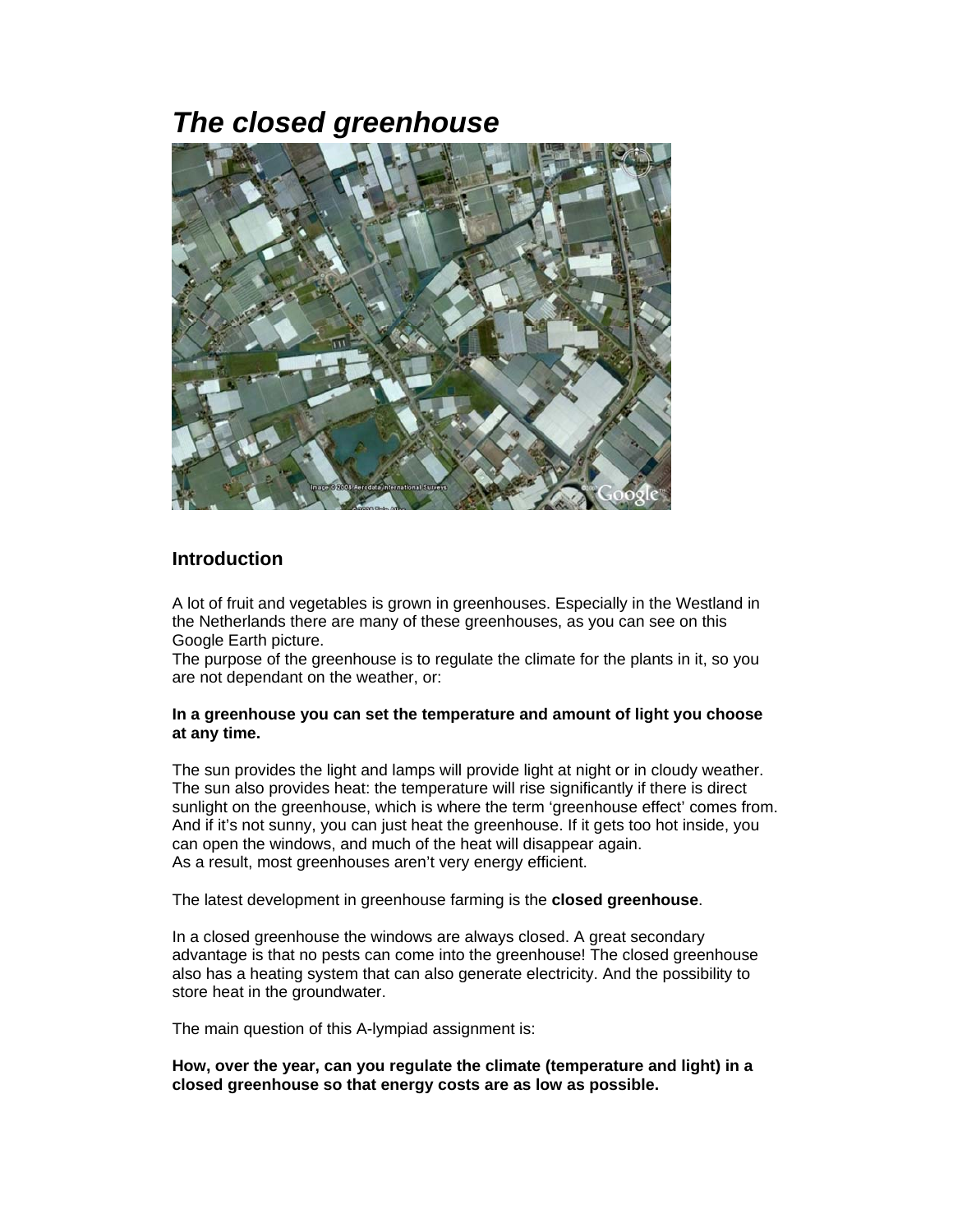# **Regulating temperature and light**

Temperature (heat) and light are regulated as follows in the closed greenhouse: Light is generated by:

- The sun
- Lamps

Heat is generated by:

- The sun
- A CHP generator

What the sun does is obvious; lamps use electricity, which is provided by the electricity company. The CHP generator requires some explanation.

CHP stands for Combined Heat & Power. CHP generators provide both heat (and therefore function as a 'heater') and electricity. The CHP, as we will call it from here onwards, is gas-powered.

You can use the electricity generated by the CHP yourself, but you can also sell it to the electricity company if you don't need it yourself at that point. A diagram of the CHP looks like this:



All factors in the closed greenhouse system have now been introduced: The sources: sun, gas company, electricity company The machinery: CHP and lamps and the main actors: heat and light.

To get to know the system, you will first design two diagrams.

#### **Assignment 1**

a

Design a graphical diagram which includes all factors mentioned above and which clearly shows how light and heat get into the greenhouse.

b

Also design a diagram that shows how money, that is energy costs, flows through the system.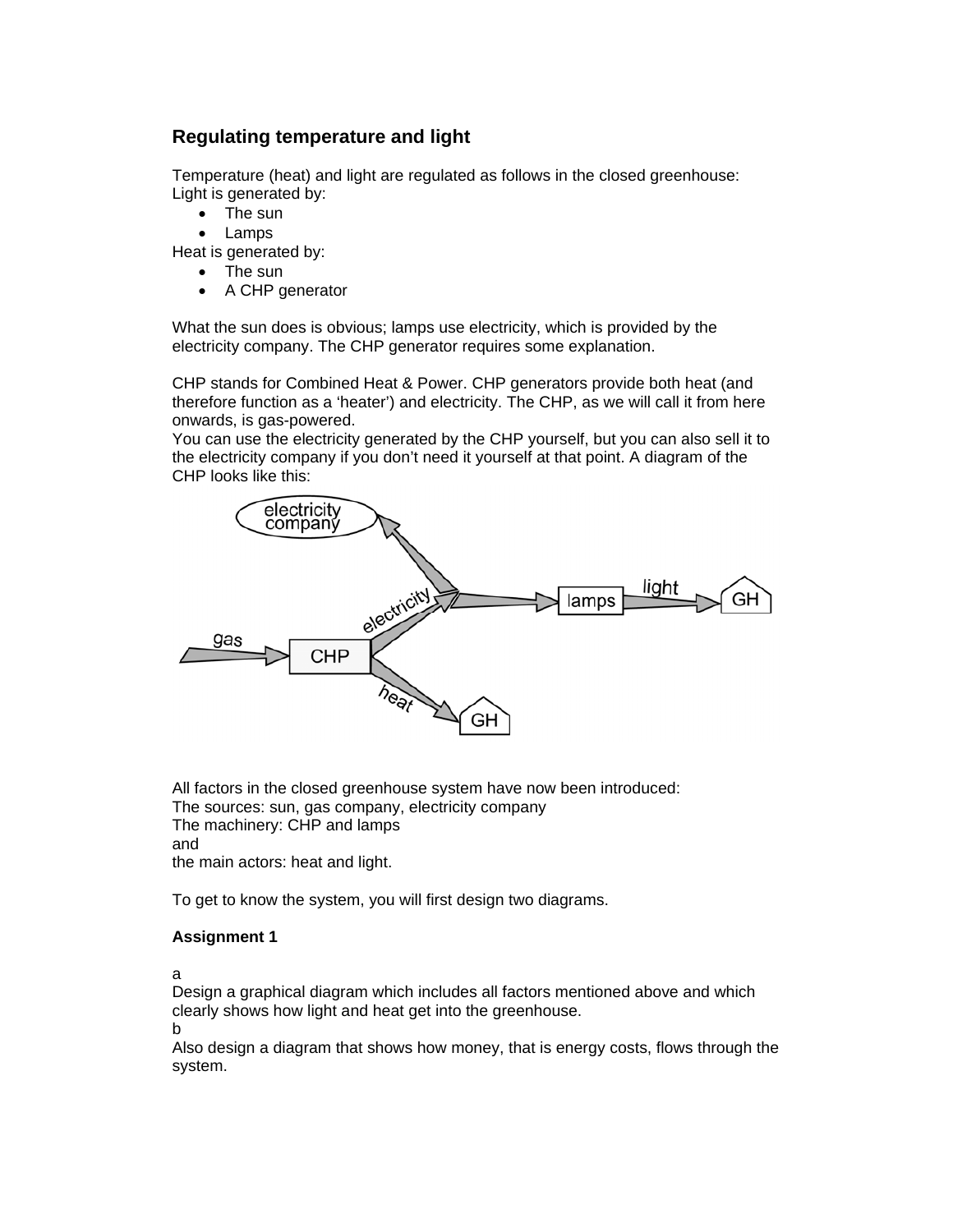Use as little text as possible in both schemes, but so that someone without foreknowledge can still understand them.

## **Greenhouse in numbers**



All factors that can play a part in regulating heat and light in the greenhouse are now known. To start your calculations, you have to know some values. The effects and the costs of heating cooling and lighting are given below.

Lamps

- There are 100 identical lamps in the greenhouse.
- One lamp uses 5 cents worth of electricity in an hour.
- All 100 lamps are on at night.
- 50 lamps are needed in cloudy weather and at dawn and dusk.

#### Sun

- The sun provides enough light for the greenhouse when the sky is clear.
- In clear weather the temperature in the greenhouse rises by 2  $^{\circ}$ C every hour.
- If, on cloudy days and at night, the temperature inside the greenhouse is higher than on the outside, the temperature will fall by  $1^{\circ}$ C an hour (until the outside temperature is reached).
- In reverse: if the greenhouse is colder than the outside the temperature will rise by  $1^{\circ}$ C an hour.

#### CHP

- When in use, the CHP, burns 10 euro in gas an hour.
- The CHP can raise the temperature in the greenhouse by a maximum of 3  $^{\circ}$ C an hour.
- The CHP, when it's on, provides exactly enough electricity to light all 100 lamps.
- The electricity generated by the CHP provides a maximum of 3 euro an hour if the electricity is sold to the electricity company.
- It is possible to have the CHP supply half its electricity for the lamps and the other half to the electricity company.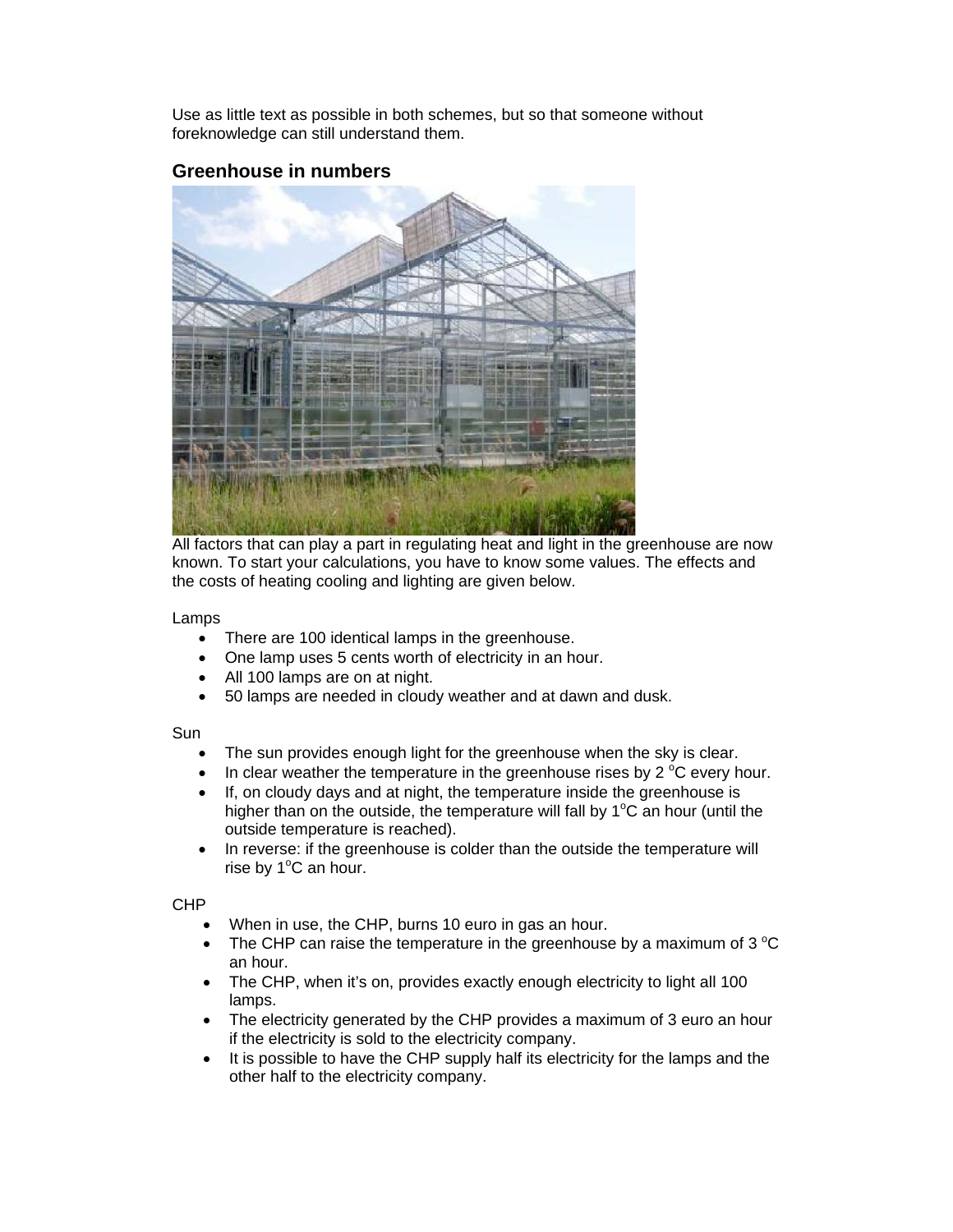# **The first plants**



The first plants grown in the greenhouse are tomatoes. Tomato plants grow best under the following circumstances:

- Daytime temperature of almost constantly  $25^{\circ}$  C, night time temperature no lower than  $18^{\circ}$ C
- Maximum amount of light both during the day and at night

The grower will try to realise these conditions by switching lamps and the CHP on and off. Of course he wants to keep his costs as low as possible. When and how long the CHP and the lamps are on will of course depend on a day's weather conditions and the continuously changing conditions in the greenhouse.

Here you see the weather conditions for a day in winter:

- Cloudy all day.
- The sun rises at 8.00 and sets at 17.00.
- The outside temperature follows the graph below.

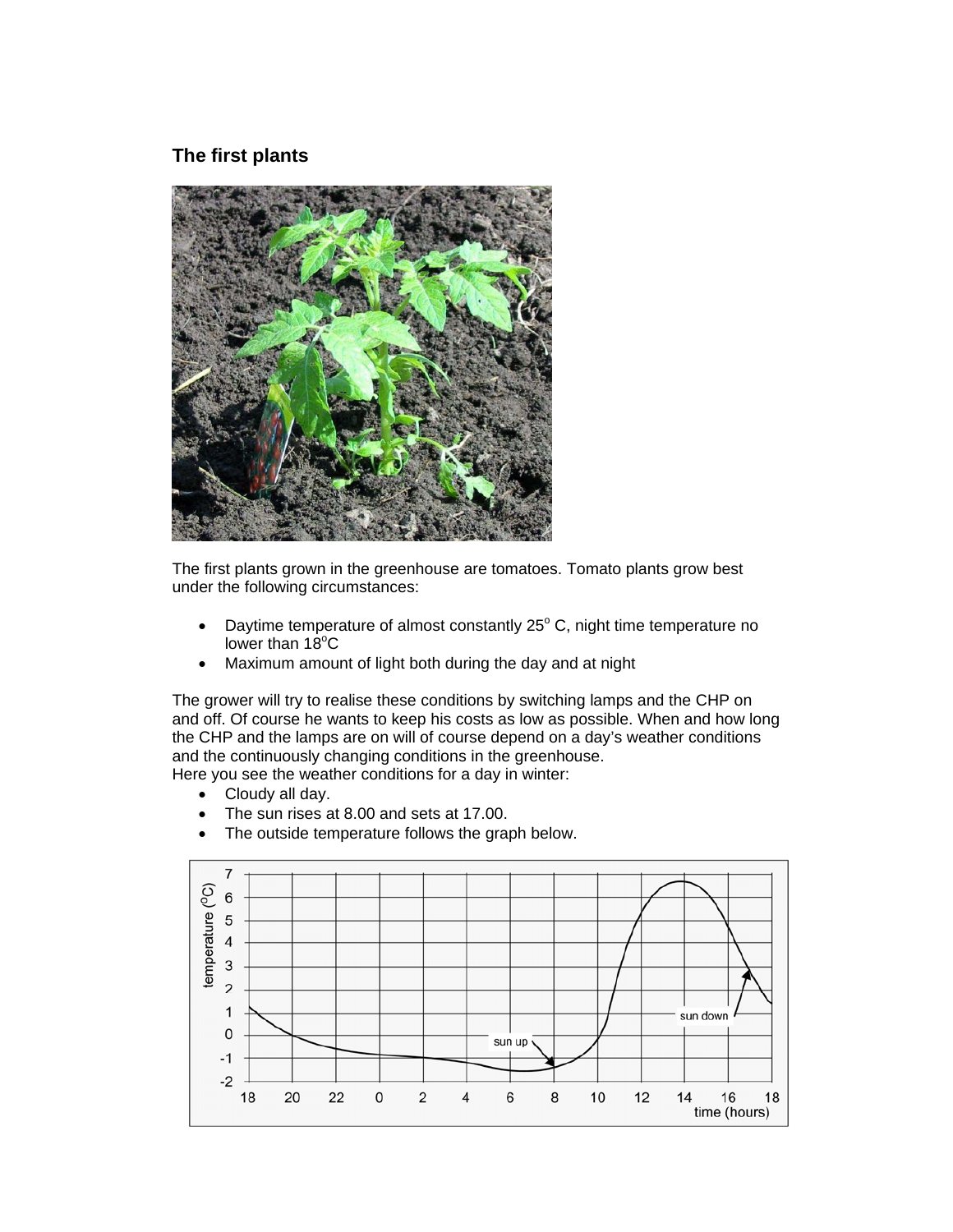What does the grower have to do with the CHP and the lamps to create suitable conditions in the greenhouse for his tomato plants for the whole day and night.

#### **Assignment 2**

In fact you will now do a simulation of the settings in the greenhouse; you will indicate what the CHP and the lamps do, and when they do it. Together those settings determine the temperature and the amount of light in the greenhouse. It is also your goal to achieve that as cheaply as possible.

#### a Night

At 22:00 the CHP is off, all lamps are on. At that time the temperature in the greenhouse is exactly 19 °C.

Design an on/off schedule for the CHP and the lamps, so that the temperature and the light remain at the correct values for the whole night (until 08.00 o'clock). Provide an orderly representation of this schedule, and also give the temperature in the greenhouse at each point in time.

Study a number of possibilities and try to find the cheapest on/off schedule.

#### b Day

Now extend your schedule with the daytime data (from 08.00 to 18.00). Here too, study several alternatives to find the cheapest and therefore, as far as energy is concerned, most sustainable, way.

## **Keeping a cool head**

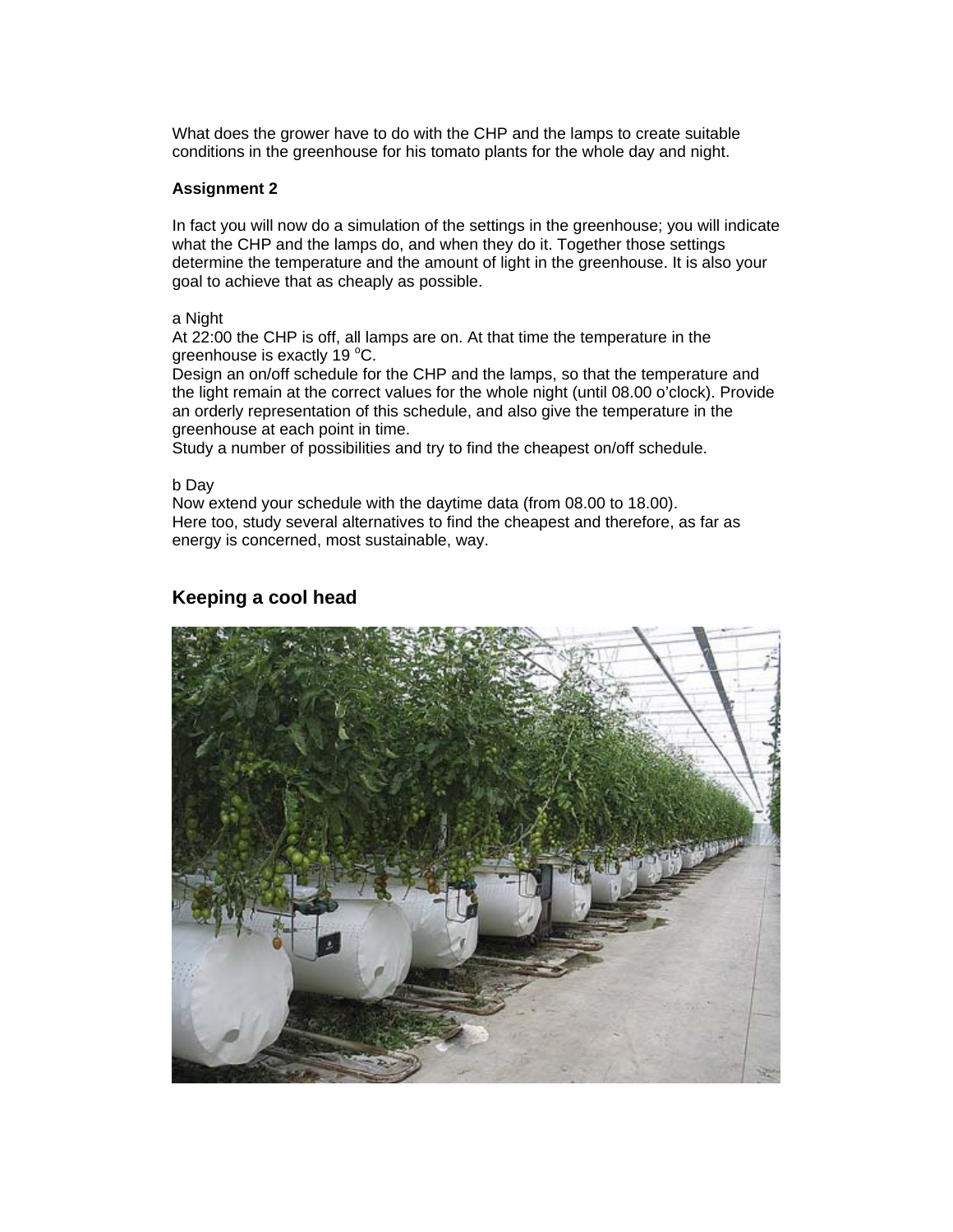Heating the closed greenhouse is done using the CHP. But it's not unimaginable that on an extremely sunny day the temperature becomes too high, higher than the outside temperature, even with the CHP switched off. This is the greenhouse effect. And you cannot open the windows.

The solution is provided by groundwater. We'll spare you the technical details, but what it comes down to is that you can use cold groundwater as cooling-water. To do that, you add a special type of pump to the system in the greenhouse.

Some technical data for this cooling system:

- The pump can lower the temperature by  $2^{\circ}C$  an hour.
- The pump works on electricity, and uses  $\in$  4 an hour's worth of electricity.

#### **Assignment 3**

It is a sunny summer's day. The sun rises at 06.00 and sets at 21:30. The minimum temperature is 18,1 °C, and the maximum temperature is 30,6 °C.

Design an optimal (cheapest) on/off schedule for this sunny day (24 hours). Indicate for the lamps, the CHP and the pump when and how long they are on or off and what the temperature in the greenhouse is at any given time.

Show what your schedule costs and explain why it is the cheapest one.

# **Refining the model**

According to physics, the rise and fall of the temperature when the heating is off and the sun doesn't shine doesn't quite work the way we describe the process here. The heat energy that is lost per unit of time does not in reality have a fixed value, but is in fact proportional to the difference between inside and outside temperature. In other words, if you don't heat the greenhouse, it will cool faster if there is a large difference in temperature with the outside.

In our model we translate this as follows:

The number of degrees that the greenhouse cools (or heats up) per hour without heating (or cooling) is one tenth of the difference in temperature.

#### **Assignment 4**

Look at the influence this refinement of the model has on the results of assignments 2 and 3.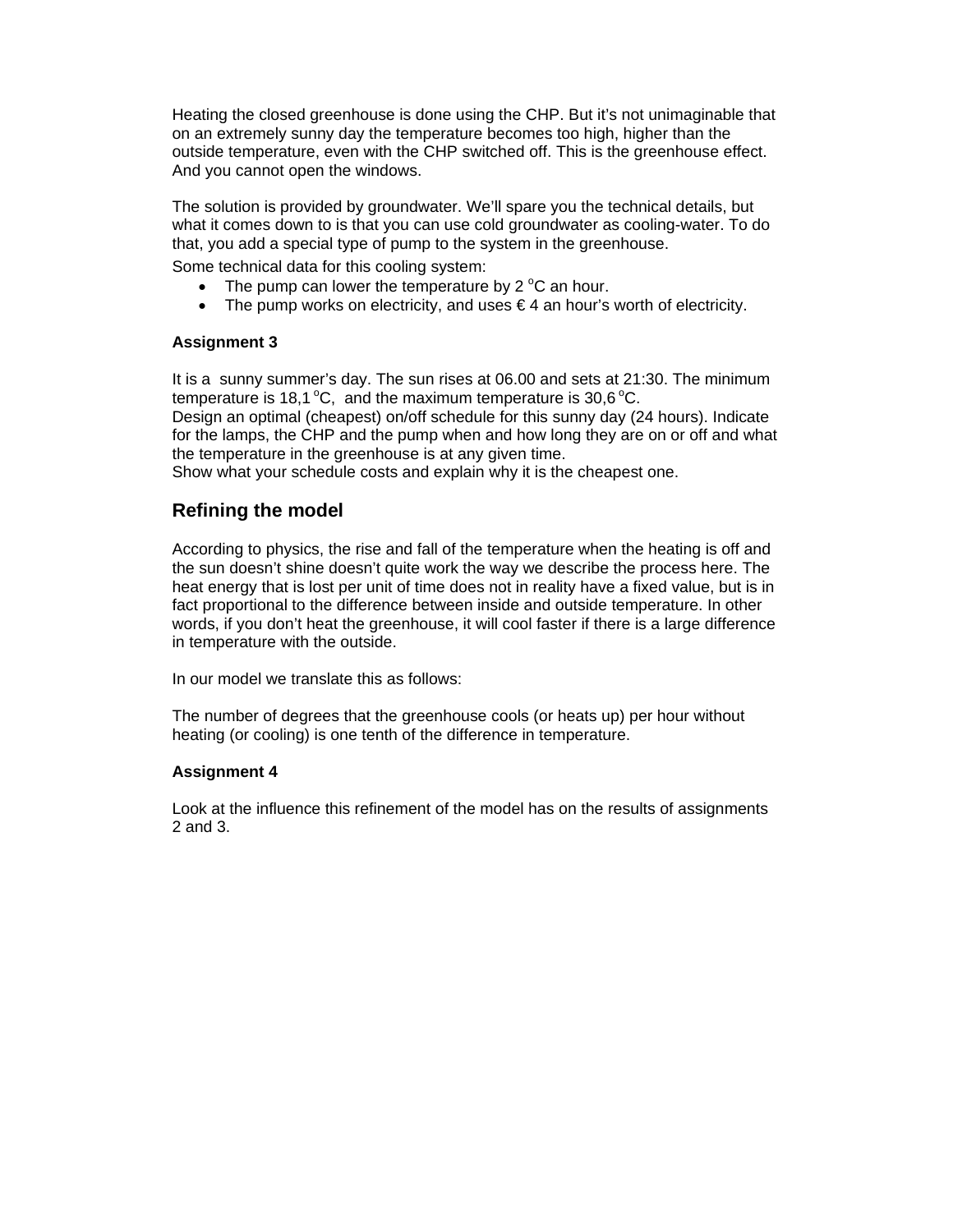

#### **Final assignment 1**

a

Consider the (weather) conditions for four days over the year and see if you can find an on/off schedule to have the greenhouse operate as cost-effective as possible. b

Of course there are some extreme circumstances which the machinery (heating and cooling) won't be able to handle. Describe as accurately as possible the (weather) circumstances for extreme winter and summer days where the greenhouse won't be able to provide the optimal conditions for the tomato plant.

c

Make a substantiated estimate of the energy costs over the year, if you grow tomatoes all year. Motivate all assumptions you make

#### **Final assignment 2**

By now you are an experienced 'greenhouse operator'!

On Saturday morning you will be given

- the weather characteristics for three different days
- the requirements the greenhouse will have to meet (regarding heat and light)
- the needed start values

Determine the optimal on/off schedule for CHP, cooling (pump) and lamps for each day.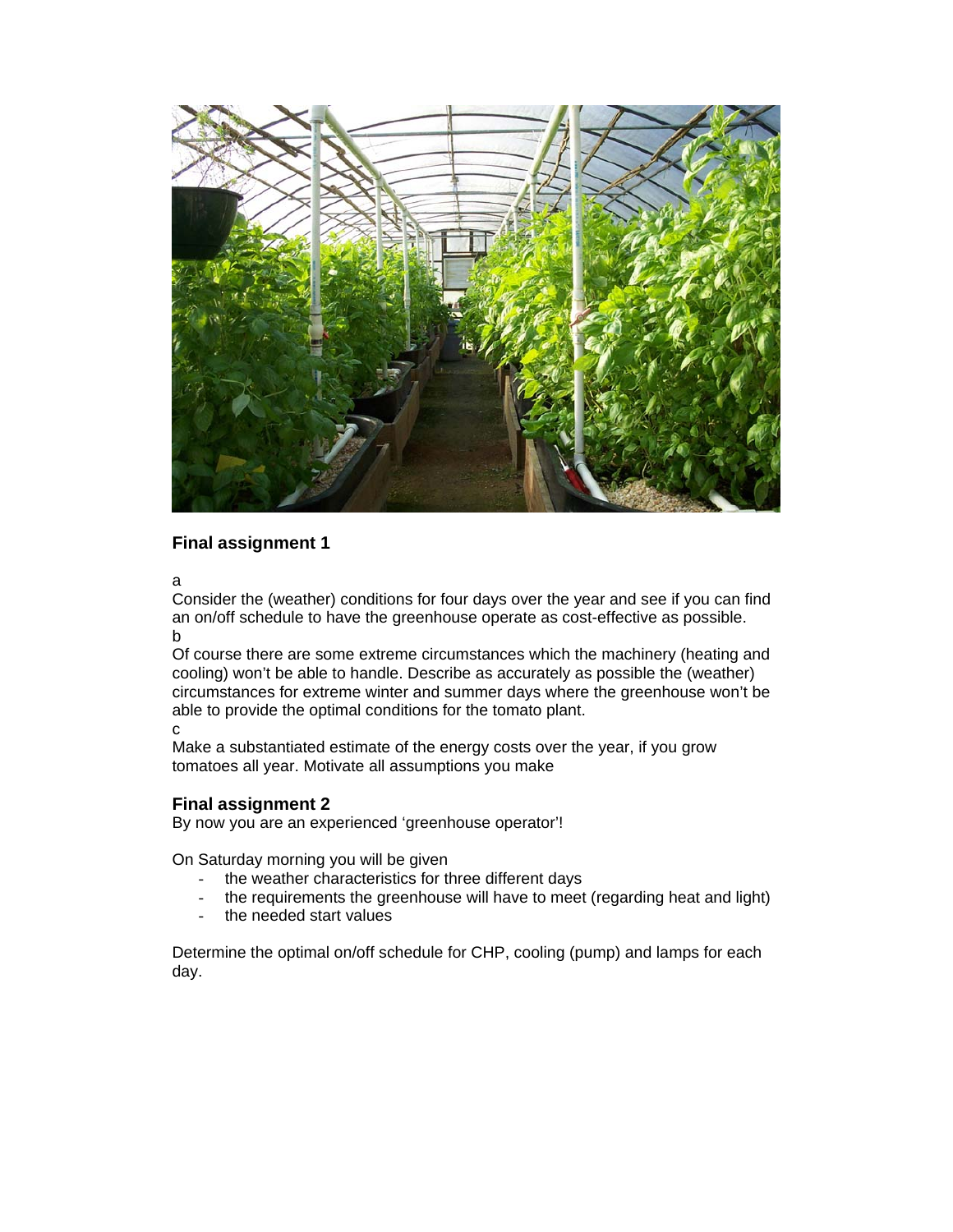# **Presentation**

The A-lympiad final finishes with a presentation of the results. Make a poster which contains:

- The diagram from assignment 1, complemented with the cooling system
- An on/off schedule for one of the three days you were given on Saturday morning
- Total energy costs for the three days you were given on Saturday morning.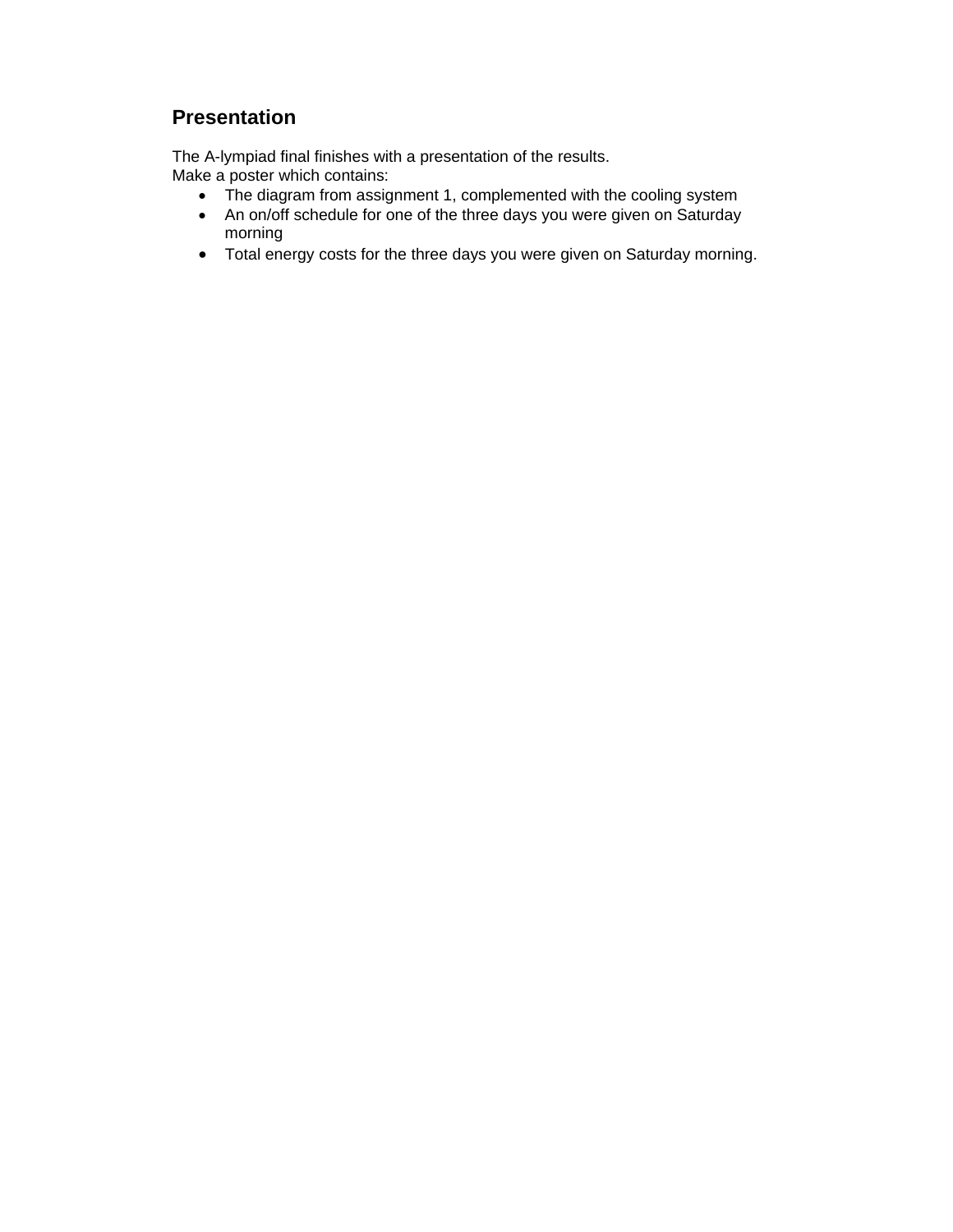A day in October





It was raining all day long. One of these boring autumn days that we know so well in the Netherlands.

At the moment the greenhouse is used for an experiment to grow a special kind of Japanese pear: the Nashi. The temperature is kept at 25  $^{\circ}$ C. Because it is an experiment, the grower tries to keep this temperature as steady as possible. The Nashi pear needs a lot of light.

The start temperature at 18.00 h in the greenhouse is 25  $^{\circ}$ C.



梨 (NASHI)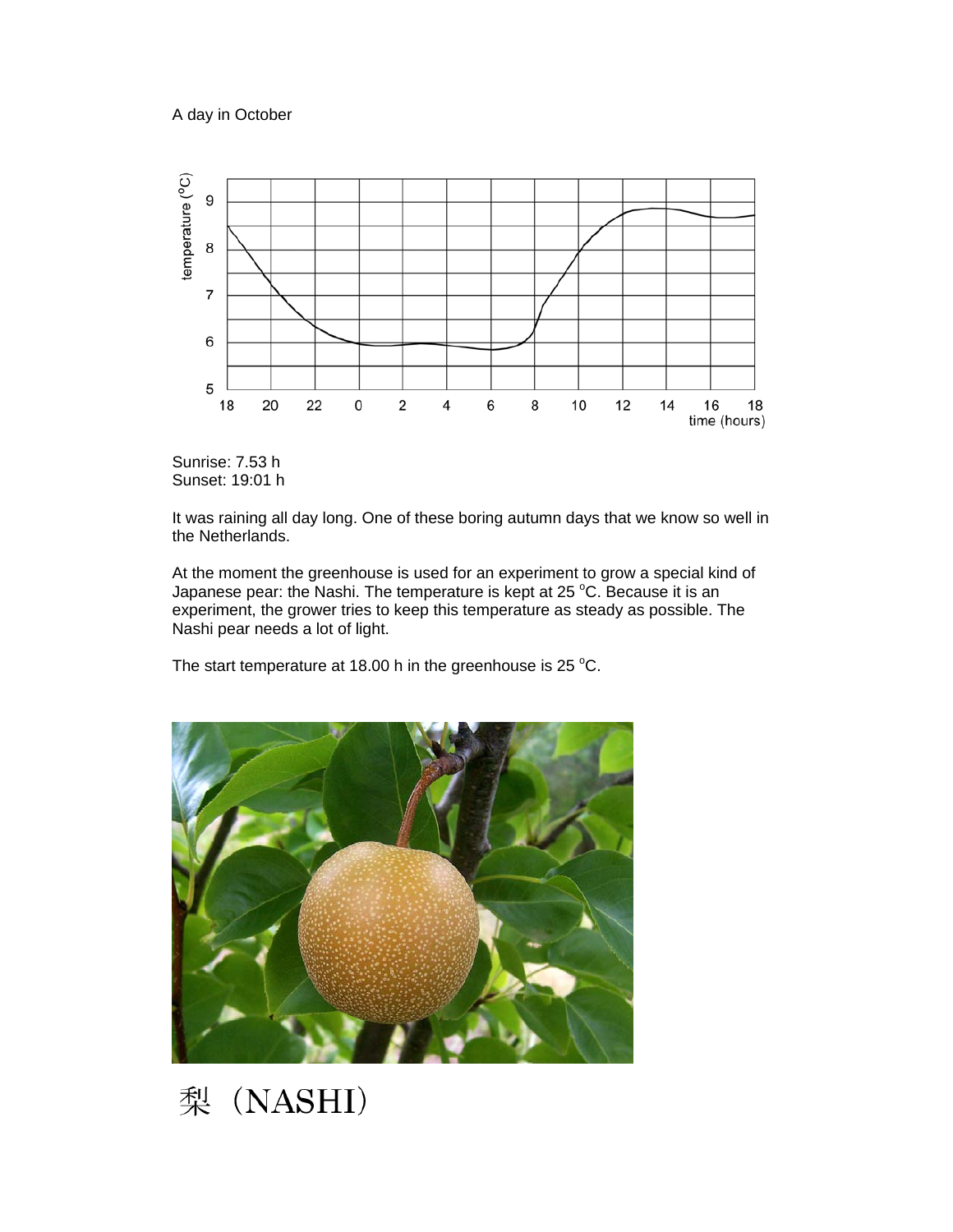A stormy day in March



Sunset: 18:40 h

After a quiet night a sunny morning followed. At 13.00 h a severe depression with heavy weather and thunderstorms reached the country. After two hours the weather calmed down and even the sun returned for the rest of the day.

Another Japanese fruit, the Biwa, is grown in the greenhouse. In Japan it is an autumn fruit, so the temperature may vary from 15  $^{\circ}$ C to 25  $^{\circ}$ C. The Biwa also needs a lot of light.

The start temperature at 18.00 h in the greenhouse is 25  $^{\circ}$ C.



枇杷 (BIWA)